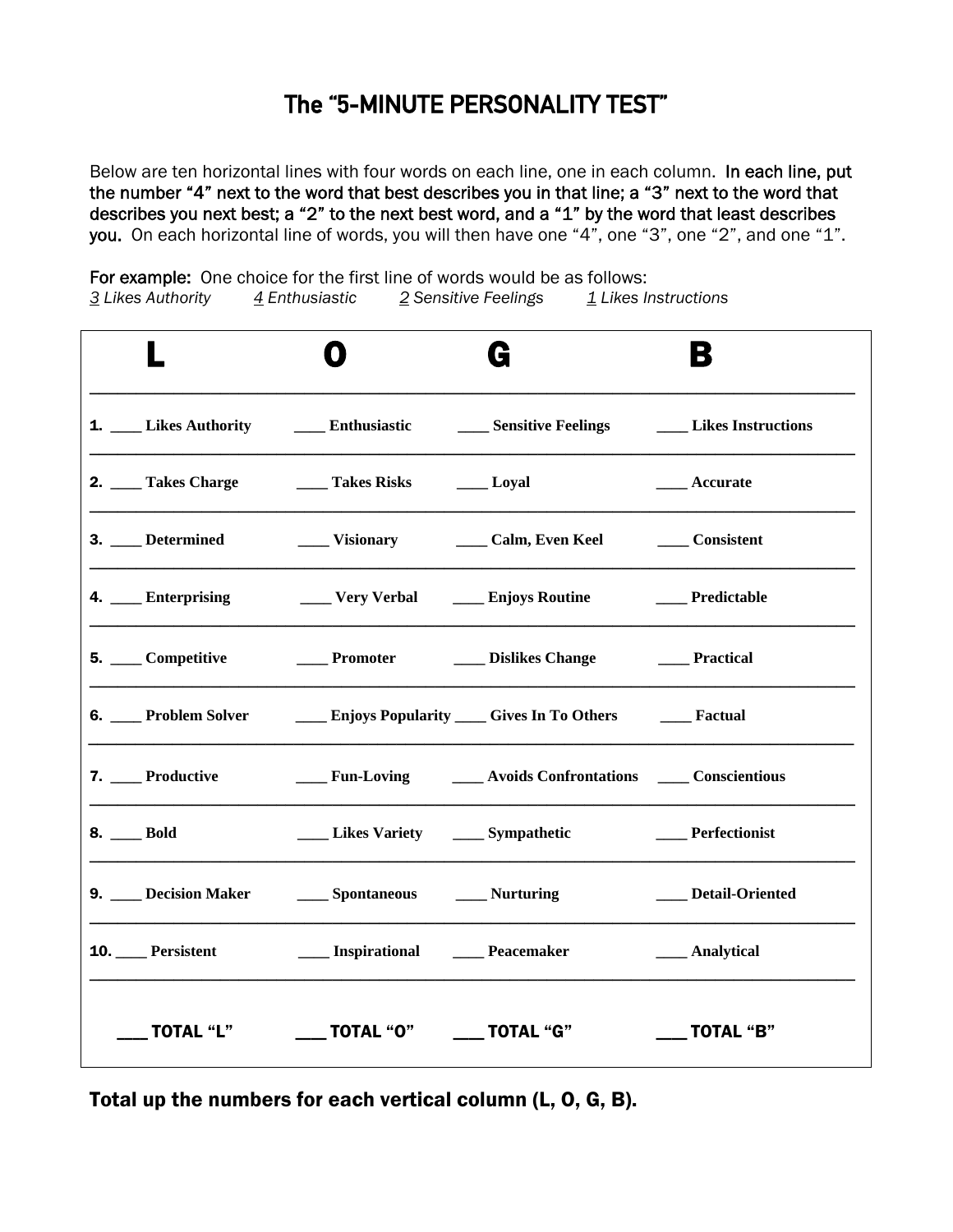### What does all of this mean?

Now that you've taken the survey, what does it all mean? Each letter (L, O, G, B) stands for a particular personality type. The column with the highest score is your dominant personality type, while the column with the second highest number is your sub-dominant type. While you are a combination of all four personality types, the two types with the highest scores reveal the most accurate picture of your natural inclinations, strengths and weaknesses, and how you will naturally respond in most situations.

The four personality types can be likened to animals to make them easier to understand and remember. Below are complete descriptions of each one.

## $L =$  Lions

Lions are leaders. They are usually the bosses at work…or at least they think they are! They are decisive, bottom line folks who are observers, not watchers or listeners. They love to solve problems. They are usually individualists who love to seek new adventures and opportunities.

Lions are very confident and self-reliant. In a group setting, if no one else instantly takes charge, the Lion will. Unfortunately, if they don't learn how to tone down their aggressiveness, their natural dominating traits can cause problems with others. Most entrepreneurs are strong lions, or at least have a lot of lion in them.

- 
- Goal-oriented Blunt
- Achievement driven Poor listener
- Gets results Impulsive
- Independent **Demanding**
- 
- 
- 
- 
- 
- Efficient
- Competitive
- Enjoys challenges, variety and change
- Driven to complete projects quickly and effectively.

| <b>Basic Disposition:</b>     | Fast-paced, task oriented                                                                                                                                             |
|-------------------------------|-----------------------------------------------------------------------------------------------------------------------------------------------------------------------|
| <b>Motivated by:</b>          | Results; challenge, action, power, and credit for achievement                                                                                                         |
| <b>Time Management:</b>       | Lions focus on NOW instead of distant future. They get a lot more done in a lot<br>less time than their peers. Hate wasting time; and like to get right to the point. |
| <b>Communication Style:</b>   | Great at initiating communication; not good at listening (one way communicator)                                                                                       |
| <b>Decision Making:</b>       | Impulsive; makes quick decisions with goal or end result in mind. Results-focused.<br>Needs very few facts to make a decision.                                        |
|                               | In Pressure or Tense Situations: The lion takes command and becomes autocratic.                                                                                       |
| <b>Greatest Needs:</b>        | The lion needs to see results, experience variety, and face new challenges. He<br>needs to solve problems and wants <i>direct</i> answers.                            |
| <b>What the Lion Desires:</b> | Freedom, authority, variety, difficult assignments, opportunity for advancement.                                                                                      |

### Natural Strengths Natural Weaknesses

- Decisive Impatient
	-
	-
	-
	-
- Risk-taker May view projects more important than people
- Takes charge  **Can be insensitive to the feelings of others**
- Takes initiative May "run over" others who are slower to act or speak
- Self-starter Fears inactivity, relaxation
- Persistent Quickly bored by routine or mechanics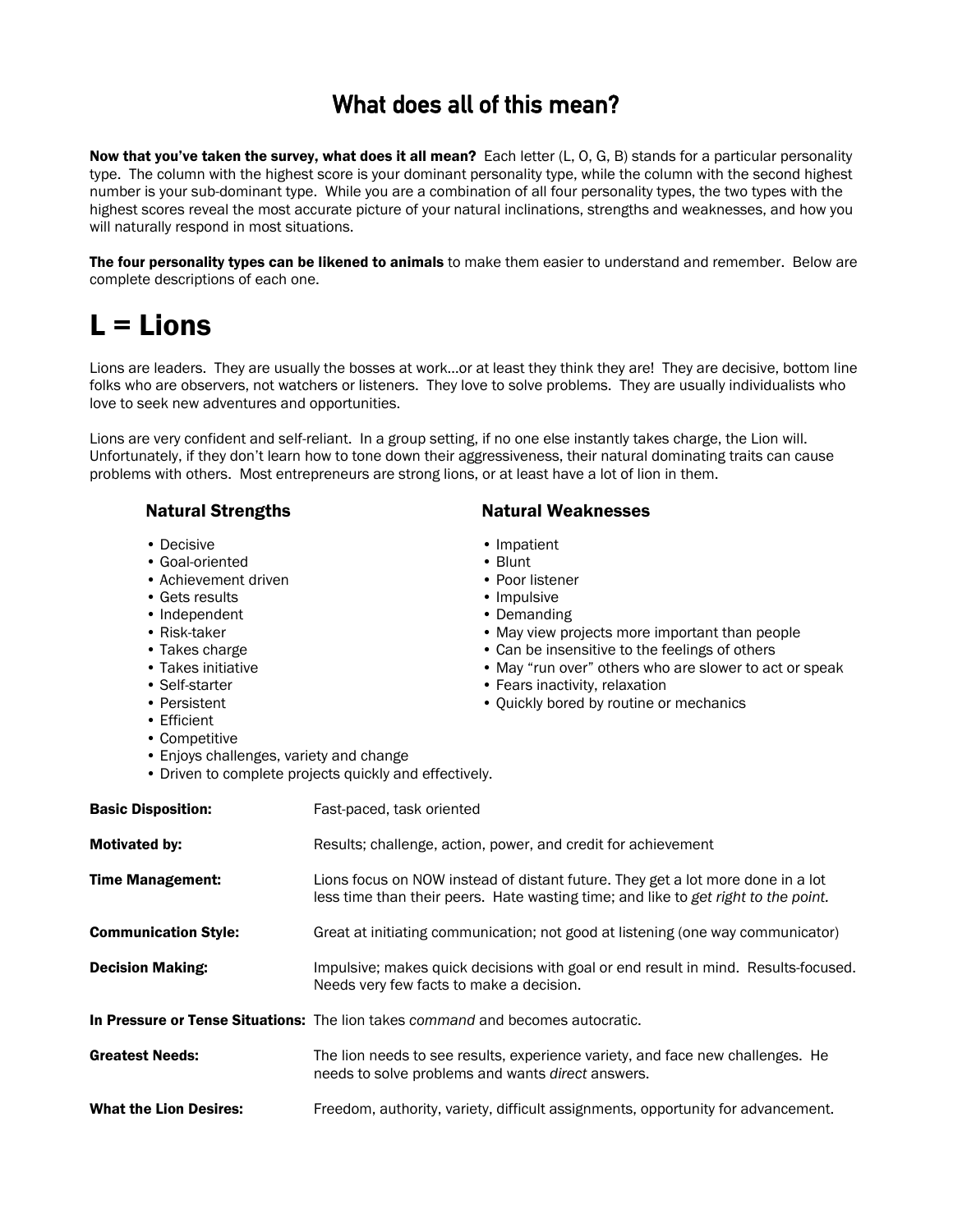# O = Otters

Otters are excitable, fun seeking, cheerleader types who love to talk! They're great at motivating others and need to be in an environment where they can talk and have a vote on major decisions. The otters' outgoing nature makes them great *networkers*—they usually know a lot of people who know a lot of people. They can be very loving and encouraging unless under pressure, when they tend to use their verbal skills to attack. They have a strong desire to be liked and enjoy being the center of attention. They are often very attentive to style, clothes, and *flash.* Otters are the life of any party; and most people really enjoy being around them.

| <b>Natural Strengths</b>                                                                                                                                                          |                                              | <b>Natural Weaknesses</b>                                                                                                                                           |
|-----------------------------------------------------------------------------------------------------------------------------------------------------------------------------------|----------------------------------------------|---------------------------------------------------------------------------------------------------------------------------------------------------------------------|
| • Enthusiastic<br>• Optimistic<br>· Good Communicator<br>• Emotional and Passionate<br>• Motivational and Inspirational<br>• Outgoing<br>• Personal<br>• Dramatic<br>• Fun-loving |                                              | • Unrealistic<br>• Not detail-oriented<br>• Disorganized<br>• Impulsive<br>• Listens to feelings above logic<br>• Reactive<br>• Can be too talkative<br>• Excitable |
| <b>Basic Disposition:</b>                                                                                                                                                         | Fast-paced. People-oriented.                 |                                                                                                                                                                     |
| Motivated by:                                                                                                                                                                     | Recognition and approval of others           |                                                                                                                                                                     |
| Time Management:                                                                                                                                                                  |                                              | Otters focus on the future and have a tendency to rush to the next exciting thing.                                                                                  |
| <b>Communication Style:</b>                                                                                                                                                       |                                              | Enthusiastic and stimulating, often one-way; but can inspire and motivate others.                                                                                   |
| <b>Decision Making:</b>                                                                                                                                                           |                                              | Intuitive and fast. Makes lots of "right calls" and lots of wrong ones.                                                                                             |
|                                                                                                                                                                                   | achieving tangible results.                  | In Pressure or Tense Situations: The otter ATTACKS. Can be more concerned about their popularity than about                                                         |
| <b>Greatest Needs:</b>                                                                                                                                                            | freedom from details.                        | The otter needs social activities and recognition; activities that are fun, and                                                                                     |
| <b>What the Otter Desires:</b>                                                                                                                                                    | opportunities to verbally share their ideas. | Prestige, friendly relationships, opportunity to help and motivate others, and                                                                                      |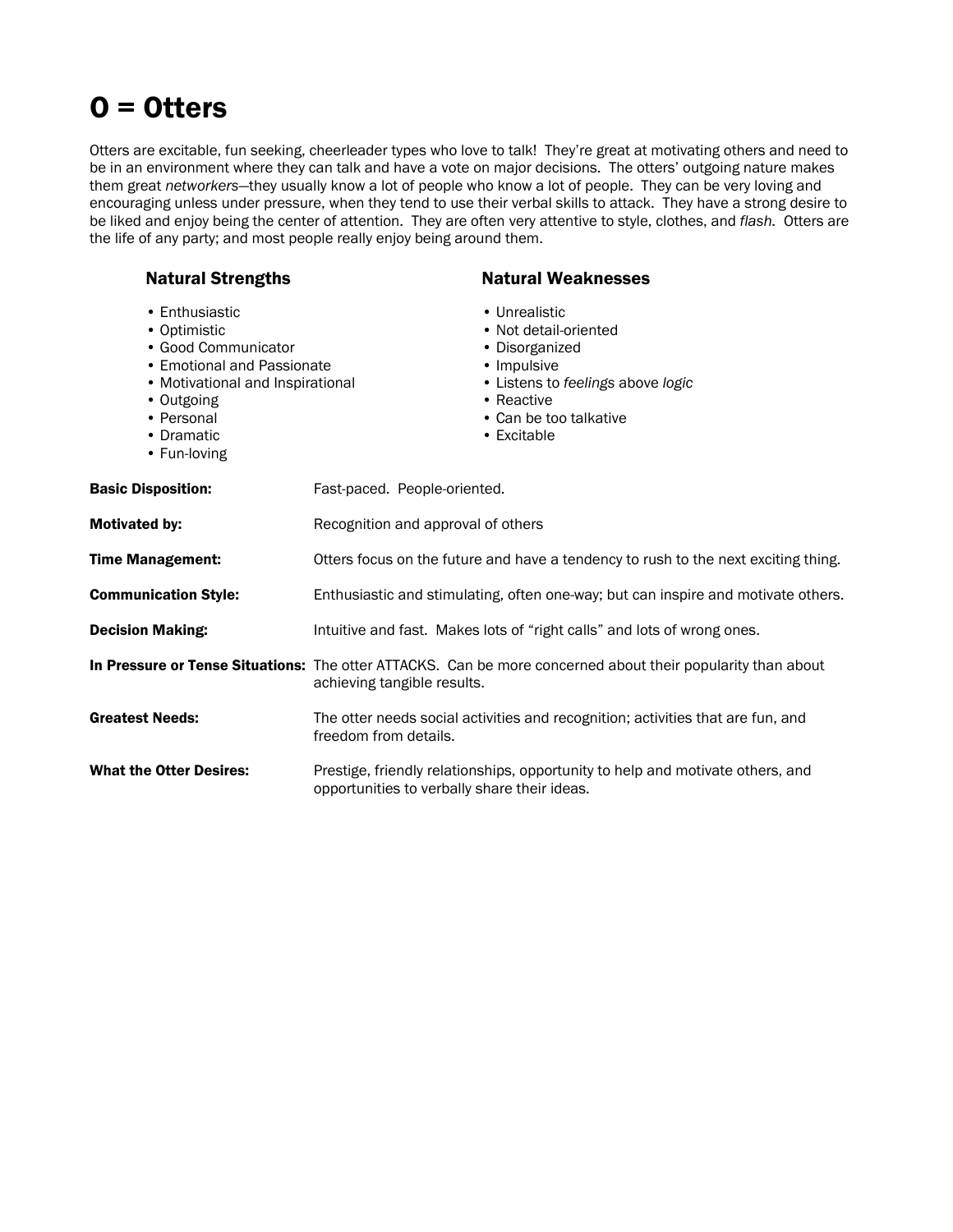# G = Golden Retrievers

One word describes these people: LOYAL. They're so loyal, in fact, that they can absorb the most emotional pain and punishment in a relationship and still stay committed. They are great listeners, incredibly empathetic and warm encouragers. However, they tend to be such pleasers that they can have great difficulty being assertive in a situation or relationship when it's needed.

| <b>Natural Strengths</b>                                                                                                                                                                                                                            | <b>Natural Weaknesses</b>                                                                                                                                                                                                                       |
|-----------------------------------------------------------------------------------------------------------------------------------------------------------------------------------------------------------------------------------------------------|-------------------------------------------------------------------------------------------------------------------------------------------------------------------------------------------------------------------------------------------------|
| • Patient<br>• Easy-going<br>• Team player<br>• Stable<br>• Empathetic<br>• Compassionate<br>• Sensitive to feelings of others<br>• Tremendously loyal<br>• Puts people above projects<br>• Dependable<br>• Reliable<br>• Supportive<br>• Agreeable | • Indecisive<br>• Over-accommodating<br>• May sacrifice results for the sake of harmony<br>• Slow to initiate<br>• Avoids confrontation even when needed<br>• Tends to hold grudges and remember hurts<br>inflicted by others<br>• Fears change |
| <b>Basic Disposition:</b>                                                                                                                                                                                                                           | Slow-paced, people-oriented                                                                                                                                                                                                                     |
| Motivated by:                                                                                                                                                                                                                                       | Desire for good relationships and appreciation of others.                                                                                                                                                                                       |
| <b>Time Management:</b>                                                                                                                                                                                                                             | Golden Retrievers focus on the present and devote lots of time to helping others<br>and building relationships.                                                                                                                                 |
| <b>Communication Style:</b>                                                                                                                                                                                                                         | Two-way communicator; great listener and provides empathetic response.                                                                                                                                                                          |
| <b>Decision Making:</b>                                                                                                                                                                                                                             | Makes decisions more slowly, wants input from others, and often yields to the input                                                                                                                                                             |
|                                                                                                                                                                                                                                                     | In Pressure or Tense Situations: The Golden Retriever gives in to the opinions, ideas, and wishes of others. Often<br>too tolerant.                                                                                                             |
| <b>Greatest Needs:</b>                                                                                                                                                                                                                              | The Golden Retriever needs security; gradual change and time to adjust to it; an<br>environment free of conflict.                                                                                                                               |
| <b>Desires:</b>                                                                                                                                                                                                                                     | Quality relationships; security; consistent known environment; a relaxed and<br>friendly environment; freedom to work at own pace.                                                                                                              |